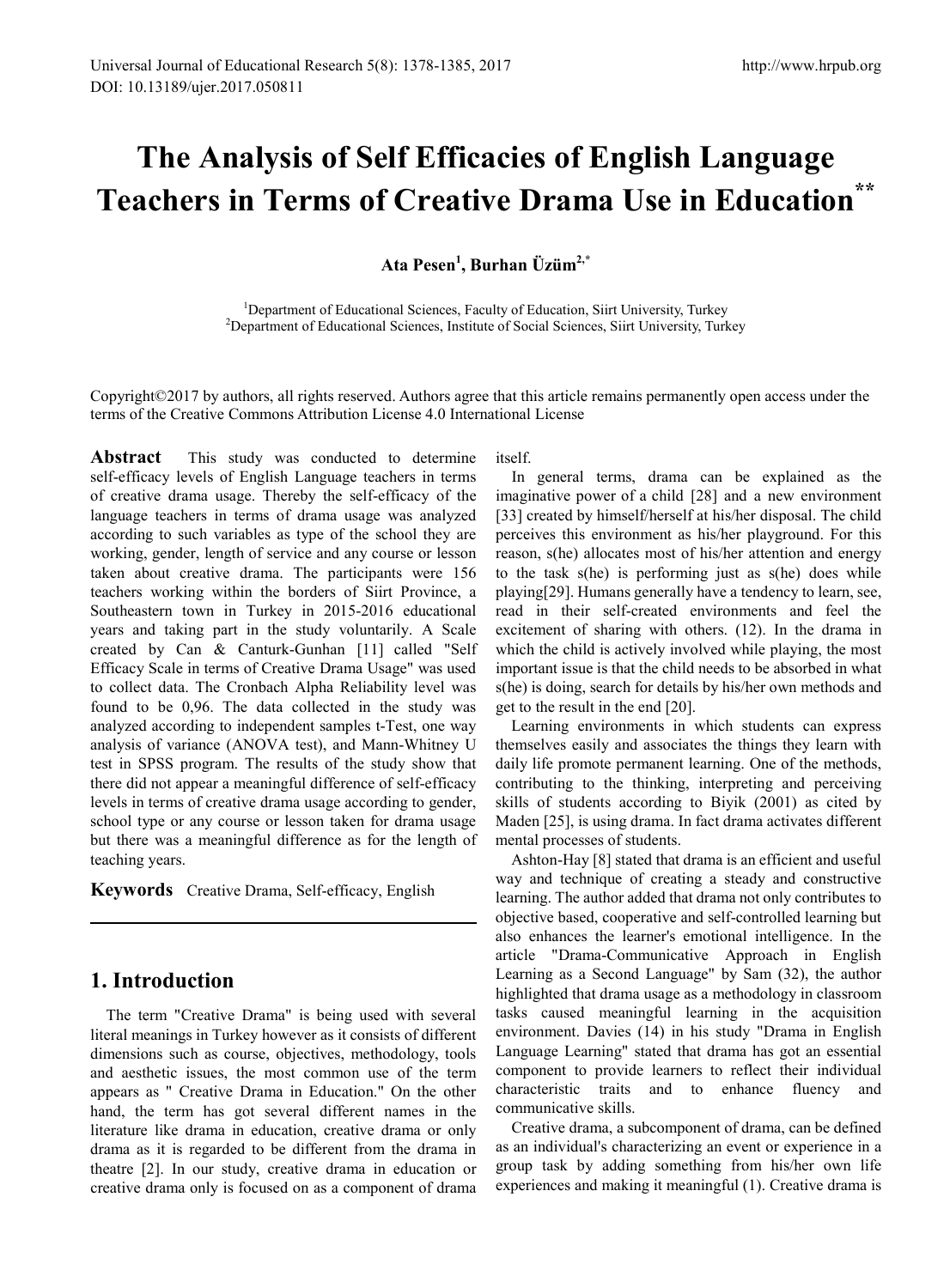something in which an individual interprets and characterizes an experience, an incident, an idea, sometimes an abstract term or behaviour within a group task in a playful manner by making use of theatrical or drama techniques like improvisation or acting while reorganizing previous cognitive patterns and reevaluating the observations, experiences, emotions and lives [34]-[35].

Creative Drama according to Heathcote (1984) is learning itself, enlarging life experiences without stepping on the stage and acting in a play. Creative drama is playing roles of real life without knowing what life will bring in the future and getting to know what life is by this acting. [21].

For this reason, the participation of the individual, cooperation and sharing are of vital importance in creative drama. [1]-[4]. For a learner to participate in learning process actively, s(he) needs to activate his/her emotions, imagination, imaging efficacy, imaging thoughts and even his/her dreams. Creative Drama tasks enable these values to be transferred into the learning processes (35). Within Creative Drama (39) supporting correct reaction skills at the correct times, in correct places, lack of a written script, being natural and reflection of the participants' experiences and their imagined incidents under the supervision of a leader are very important components. According to Adıguzel (2) a leader/trainer or teacher who designs the process, organizes and leads is the one who is specialized in creative drama processes, has enough self-efficacy level to use creative drama in his/her own branch. Bandura (10) defines self-efficacy as the self-image and belief of oneself to succeed in the activities he plans, organizes. Bandura says that the individuals with high levels of self-efficacy beliefs tend to put great effort in what they are doing, do not step back when they face any obstacles or problems and be very patient in such situations (10).

When the literature in this issue is analyzed deeply, it appears firstly that creative drama is regarded as an art form in curriculums and an activity contributing to the learner's character development and secondly using it as a methodology in various disciplines such as history, language, math (11). From past until now, the main framework of language learning process has consisted of mainly vocabulary knowledge and main structural patterns. In such an approach, only the cognitive side of language learning is regarded as the main component. However language learning is not only a cognitive issue but also an affective phenomenon (12). Instead of classical language teaching method like Grammar-Translation method having a memorizing approach, different language skills such as reading, writing, listening and speaking have gotten more focus in language learning and teaching process (16). Creative drama in foreign language teaching creates a lot of alternatives to improve such language skills mentioned above[27]-[19]. Moreover, Creative Drama is an educational tool which reveals the imagination power and potential of an individual (26), enhances his /her social, cognitive and lingual development (17), strengthens the connection between thoughts in language and expression [14]-[45] . The

achievement of such educational tools in language teaching can be possible with leaders/teachers who have creative drama self-efficacies.

There are some studies in the literature showing that language teachers tend to somehow use drama while they are teaching [9][2-5]- [43]-[31]-[15]-[23] however, there did not appear any study showing the self-efficacy capacities of Language teachers in terms of creative drama usage. The use of creative drama by the teachers is not enough on its own as it is vital for that teacher to have the necessary self-efficacy level for using creative drama in his/her lessons [30].

For this reason, this study to analyze the self-efficacy levels of language teachers in terms of creative drama use aims at contributing to the gap in the related area in the literature.

#### **1.1. Purpose of the Study**

The aim of the study is to analyze self-efficacy levels of language teachers in terms of creative drama use in their lessons as for improving four different language skills in foreign language teaching. Answers to the following research questions were sought for in the study;

1. At which level are English Language teachers in terms of self-efficacy in creative drama use?

2. Is there a statistically meaningful difference among the English Language teachers in terms of gender as for self-efficacy levels in creative drama use?

3. Is there a statistically meaningful difference among the English Language teachers in terms of any course or lesson taken about creative drama use as for self-efficacy levels in creative drama use?

4. Is there a statistically meaningful difference among the English Language teachers in terms of different school types as for self-efficacy levels in creative drama use?

5. Is there a statistically meaningful difference among the English Language teachers in terms of length of service as for self efficacy levels in creative drama use?

## **2. Materials and Methods**

"General Survey Model", one of descriptive survey models, was used in the study. General Survey model, " in a universe consisting of too many elements, a survey conducted on a group, sample or sampling taken from that universe or the whole universe to have an evaluation of the universe." (22)

#### **2.1. Subjects**

The participants of the study were 296 English Language teachers working in Siirt Province, a southeastern Town in Turkey in 2015-2016 educational year from different primary, secondary and high schools. The sampling was done according to volunteer basis and therefore 156 English language teachers participated in the study in the end.

According to demographic variables the distribution of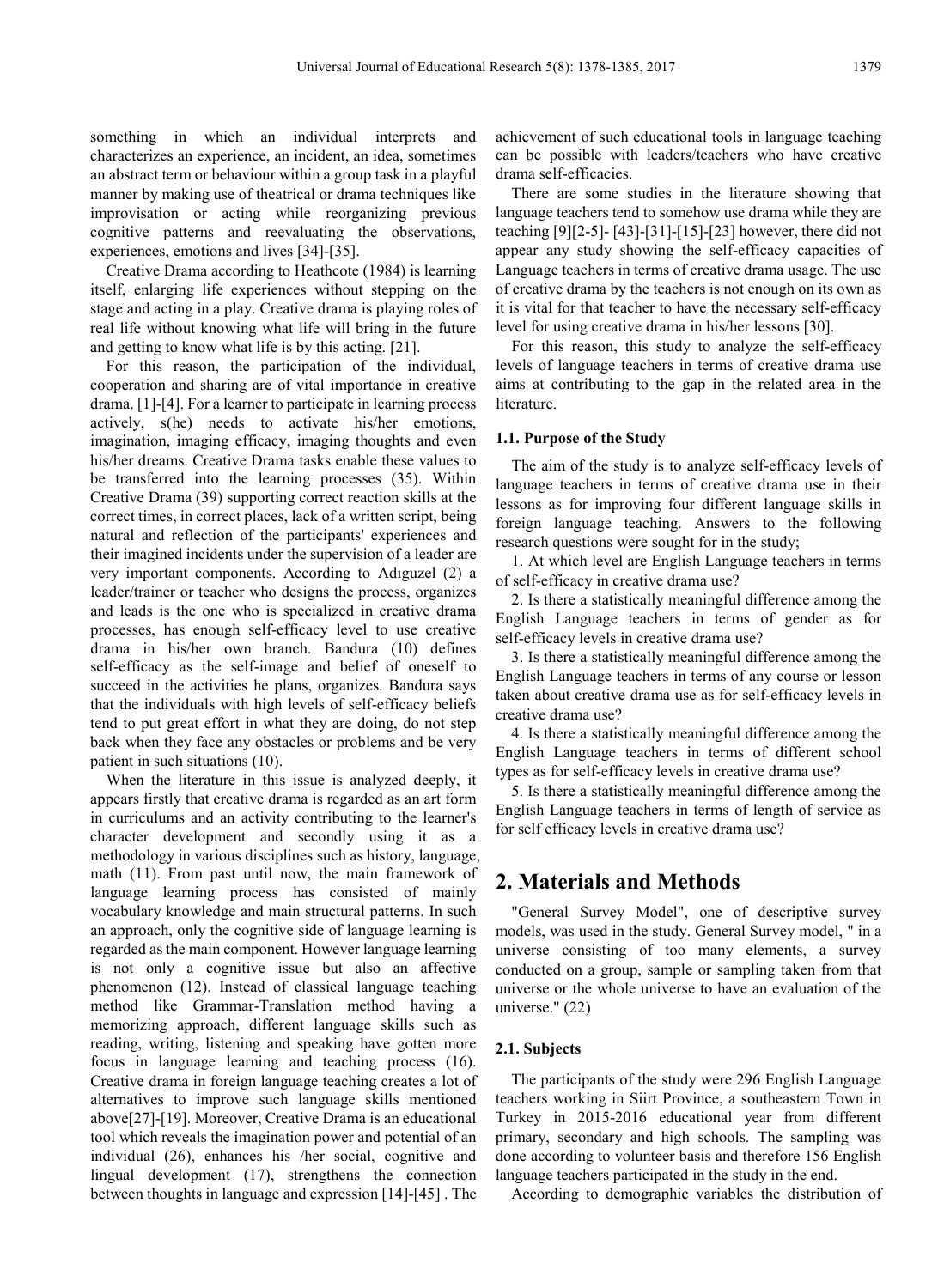participants who participated in this research is shown in table 1.

|                          | N   | $\frac{0}{0}$ |
|--------------------------|-----|---------------|
| <b>Gender</b>            |     |               |
| Female                   | 95  | 60,9          |
| Male                     | 61  | 39,1          |
| <b>Year of Seniority</b> |     |               |
| 5 years and less         | 87  | 55,8          |
| 6-10 years               | 42  | 26,9          |
| $11-15$ years            | 17  | 10,9          |
| $15-20$ years            | 6   | 3,8           |
| 21 years and older       | 4   | 2,6           |
| <b>Type of School</b>    |     |               |
| Primary School           | 29  | 18,6          |
| Secondary School         | 67  | 42,9          |
| High School              | 60  | 38,5          |
| <b>Total</b>             | 156 | 100           |

**Table 1.** Information on the sample of the research

Table 1 shows that 95 participants were female and 61 male out of 156. 87 of those teachers had a length of service either 5 years or below, 42 of them between 6-10 years, 6 of them 11-15 years and 4 has a service of above 21 years. For this reason it may be assumed that majority of the participants in the study were mainly young teachers. 29 teachers work in primary schools, 67 of them at secondary schools and 60 in high schools. It can be said that the study was conducted on teachers having varying teaching atmospheres in different schools.

#### **2.2. Data Collection Tools**

During data collection period, to analyze the self-efficacy levels of the participants in terms of creative drama use**,** a Scale created by Can & Canturk-Gunhan [11] called "Self Efficacy Scale in terms of Creative Drama Usage" was used according to such demographic variables as gender, length

of service, type of school and whether any seminar or course taken for creative drama.

Can & Canturk-Gunhan (11) has found the KMO value of their scale as 0,926. The correlation matrix diagonal values of the items in the scale are between 0,826 and 0,956. Barlett test significance value was 0,000.

Thirty six items of the 47 item scale are positive and the remaining 11 are negative ones. The items were gathered under one factor. To analyze the reliability of the scale, Cronbach Alpha was calculated and it was found to be 0,96. ( ). In this study Cronbach Alpha level appeared as 0,90.

#### **2.3. Data Analysis**

The analysis of the collected data was performed by using SPSS 21.0 version of Statistical Package program. The significance level to be used in statistical analysis was p=0,05. To compare the means in the study, the tests namely independent samples t-Test, one way analysis of variance (ANOVA test), and Mann-Whitney U test were applied. The grading criteria in the scale was subsequently; (1) I totally disagree 1:00-1.80, I disagree (2) 1,81-2.60, (3) Reasonably agree 2.61-3.40, (4) I agree 3.41-4.20 and (5) I totally agree 4.21-5.00.

# **3. Findings**

The average of answers and their standard deviations as for English Language teachers self-efficacy levels for creative drama use is given in table 2 below.

Table 2 shows that English teachers with  $\bar{X} = 3.38$  have got self-efficacy in terms of creative drama use at "I reasonably agree level." It may be concluded from this result that the self-efficacy of English language teachers about creative drama use at a medium level.

An independent samples t-Test was applied to find whether there is a significant difference among teachers' self-efficacy in terms of creative drama use according to gender difference variable.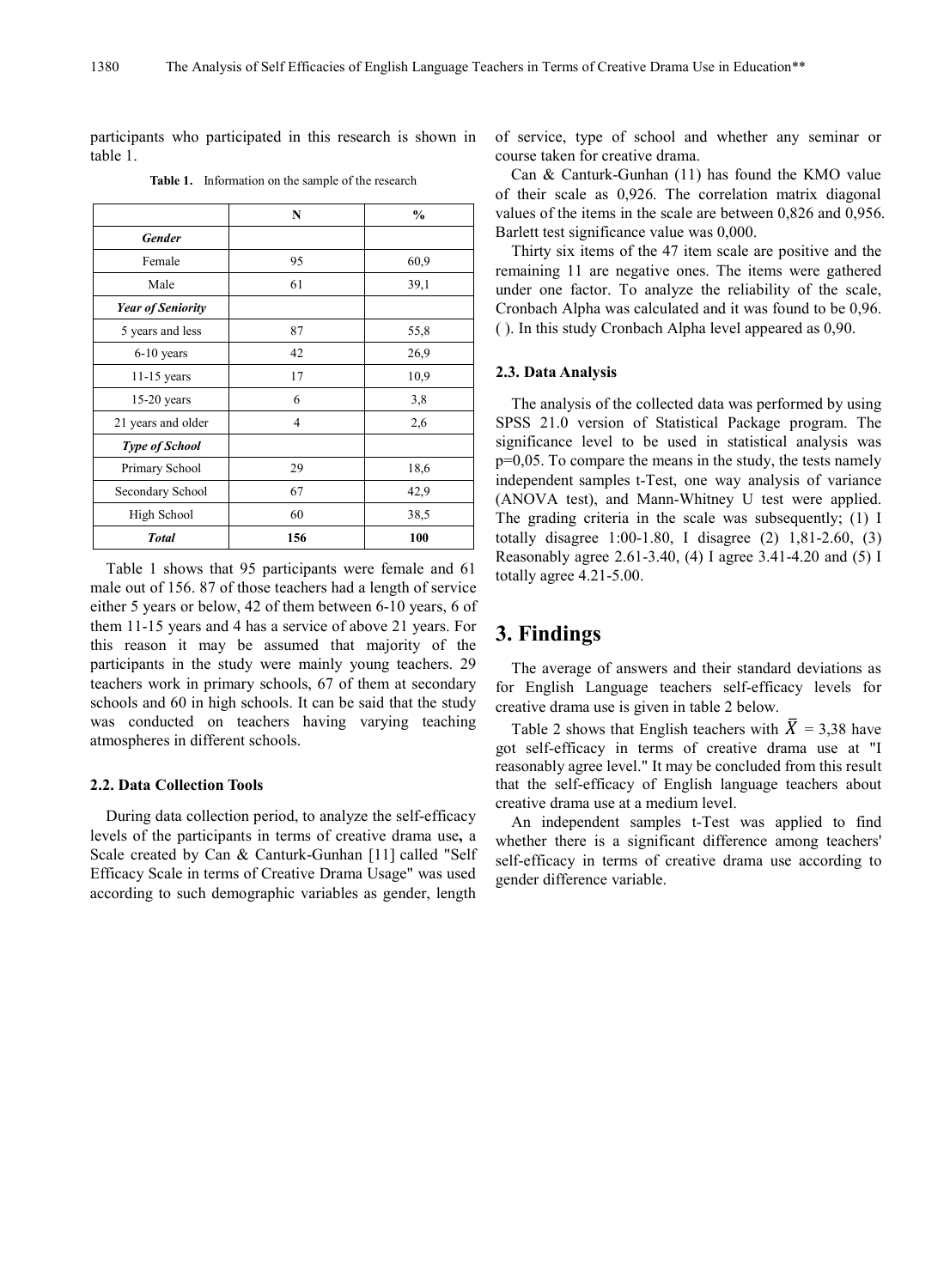|                |                                                                                                                                  | $\overline{\pmb{X}}$ | Ss   |
|----------------|----------------------------------------------------------------------------------------------------------------------------------|----------------------|------|
| $\mathbf{1}$   | I can make the lesson entertaining by using creative drama method.                                                               | 3,55                 | 1,23 |
| 2              | I can enable the students to learn by doing and living by using creative drama method                                            | 3,71                 | 1,10 |
| 3              | I can solve the problems of the students easily by using creative drama method.                                                  | 3,35                 | 1,00 |
| $\overline{4}$ | I can improve the students' communicative skills by using creative drama method.                                                 | 3,84                 | ,991 |
| 5              | I can change the students' attitudes towards the lesson in a positive way by using creative drama method.                        | 3,80                 | 1,05 |
| 6              | I can enhance the success of students by using creative drama method.                                                            | 3,74                 | ,96  |
| 7              | I cannot prevent students from memorizing by using creative drama method.                                                        | 2,58                 | 1,10 |
| 8              | I can enhance the empathy power of students by using creative drama method.                                                      | 3,78                 | ,972 |
| 9              | I can associate the lesson with daily life by using creative drama method.                                                       | 3,94                 | 1,04 |
| 10             | I can direct my student to creative thinking by using creative drama method.                                                     | 3,86                 | 1,12 |
| 11             | I cannot evaluate a student easily by using creative drama method.                                                               | 2,54                 | 1,14 |
| 12             | I can make my students create a connection between their previous knowledge and new knowledge by using creative<br>drama method. | 3,60                 | ,961 |
| 13             | I enable my students to get to know themselves by using creative drama method.                                                   | 3,76                 | ,873 |
| 14             | I can make my students to be at peace with themselves by using creative drama method                                             | 3,66                 | ,973 |
| 15             | I cannot make my students be active during the whole lesson by using creative drama method.                                      | 2,50                 | 1,24 |
| 16             | I can enable my students to be brave by using creative drama method.                                                             | 3,73                 | ,99  |
| 17             | I can enable my student to make logical assumptions by using creative drama method.                                              | 3,52                 | 1,04 |
| 18             | I can make the lessons be liked by my students by using creative drama method.                                                   | 3,57                 | 1,36 |
| 19             | I may not be able to enhance my students' motivation by using creative drama method.                                             | 2,37                 | 1,16 |
| 20             | I can enhance my students' self-confidence by using creative drama method.                                                       | 3,65                 | 1,00 |
| 21             | I can associate my lessons with other related disciplines by using creative drama method.                                        | 3,46                 | 1,04 |
| 22             | I can enable my students to look at the future with hope by using creative drama method.                                         | 3,35                 | 1,02 |
| 23             | I cannot make my students research by using creative drama method.                                                               | 2,26                 | 1,16 |
| 24             | I can enable my students to be efficient in group works by using creative drama method.                                          | 3,73                 | 1,12 |
| 25             | I can enhance my students' imagination power by using creative drama method.                                                     | 3,89                 | 1,04 |
| 26             | I can enable my students to be a challenger by using creative drama method.                                                      | 3,82                 | 1,09 |
| 27             | I can enable my students to reach knowledge on their own by using creative drama method.                                         | 3,63                 | ,971 |
| 28             | I can enable my students to have critical minds by using creative drama method.                                                  | 3,64                 | 1,09 |
| 29             | I cannot create a sense of wonder in my students by using creative drama method.                                                 | 2,23                 | 1,24 |
| 30             | I cannot make the knowledge acquired stand forever for the students by using creative drama method.                              | 2,07                 | 1,13 |
| 31             | I can show my students different ranges of ideas by using creative drama method.                                                 | 3,66                 | 1,09 |
| 32             | I can use creative drama method as an educational tool in teaching.                                                              | 3,80                 | 1,09 |
| 33             | I can use creative drama method in an efficient way.                                                                             | 3,61                 | 1,06 |
| 34             | I cannot improve my evaluation skills by using creative drama method.                                                            | 2,12                 | 1,16 |
| 35             | Creative drama enables me to start contacting with my students.                                                                  | 3,78                 | 1,07 |
| 36             | I can solve my problems easily by using creative drama method.                                                                   | 3,40                 | 1,14 |
| 37             | I can improve my empathy skills by using creative drama method.                                                                  | 3,63                 | 1,20 |
| 38             | I think that I will have difficulty during the application of creative drama method.                                             | 2,60                 | 1,09 |
| 39             | I can enhance my relation with other colleagues of different disciplines by using creative drama method.                         | 3,50                 | 1,12 |
| 40             | I can enhance my imagination power by using creative drama method.                                                               | 3,77                 | 1,10 |
| 41             | I can enhance my critical power by using creative drama method.                                                                  | 3,71                 | 1,17 |
| 42             | I can get to know myself better by using creative drama method.                                                                  | 3,80                 | 1,08 |
| 43             | I can improve myself to look at events from different angles by using creative drama method.                                     | 3,82                 | 1,12 |
| 44             | I cannot use creative drama method in an efficient way.                                                                          | 2,32                 | 1,20 |
| 45             | I do not know what to do when I face a problem or difficulty while I am using creative drama method.                             | 2,61                 | 1,14 |
| 46             | I can enhance my self-confidence by using creative drama method.                                                                 | 3,80                 | 1,06 |
| 47             | I can enhance my critical thinking skills by using creative drama method.                                                        | 3,88                 | 1,14 |
|                | $N=156$                                                                                                                          | 3,38                 | 0,47 |

**Table 2.** Arithmetic means and standard deviation levels as for teachers' self-efficacy levels for creative drama use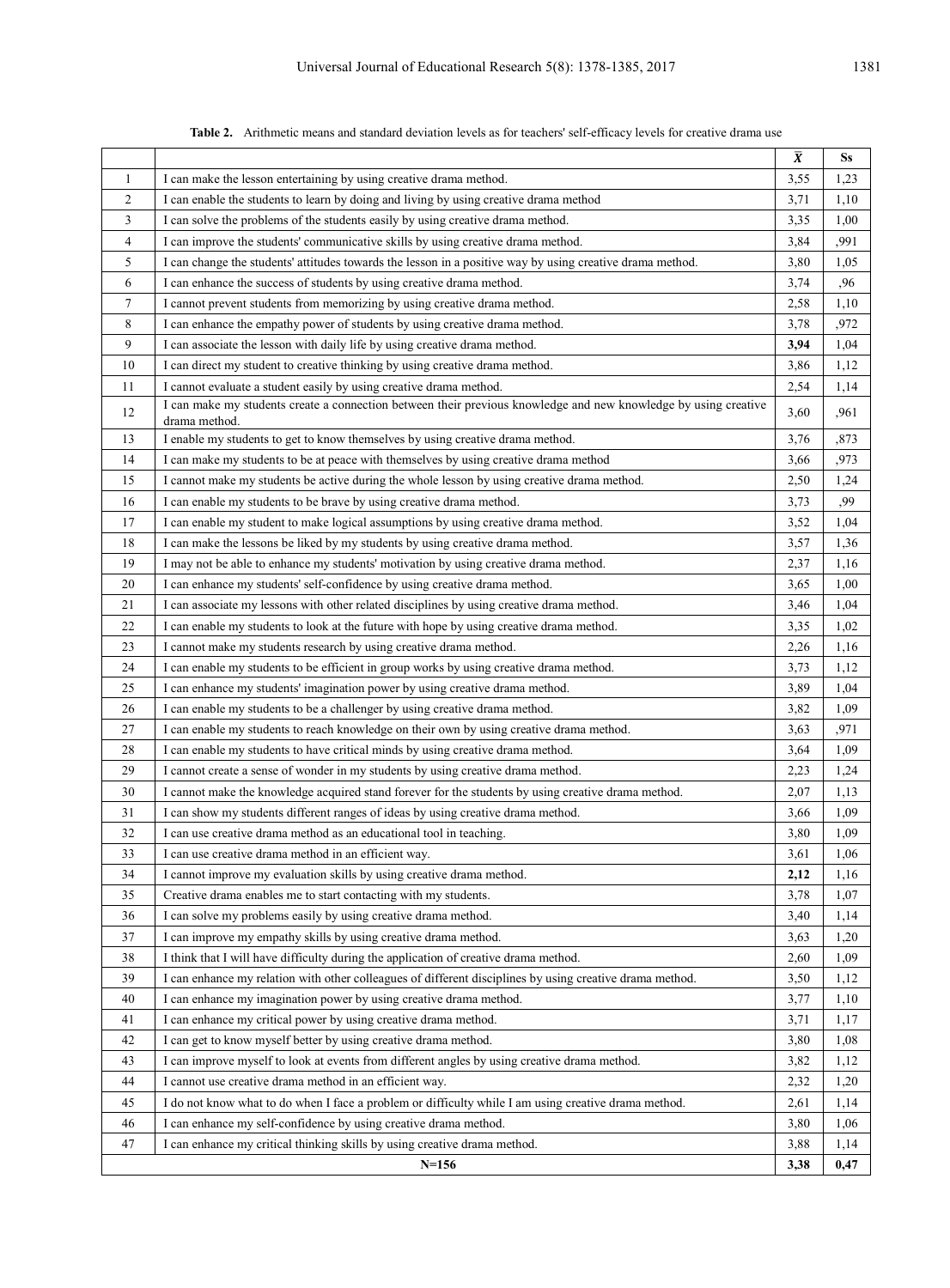| Gender | n  | ᢑ<br>л | SS   | df  |      |      |
|--------|----|--------|------|-----|------|------|
| Female | 95 | 3,40   | 0.48 |     | 0,49 | .624 |
| Male   | 61 | 3,36   | 0.47 | 154 |      |      |

**Table 3.** Independent Samples t-Test results for gender differences

Table 3 indicates that there did not appear a significant difference between the female teachers about their self-efficacy levels to use creative drama  $(X = 3,40)$  and male teachers ( $\bar{X}$  = 3,36) in which (t<sub>(154)</sub> = 0.49, p >.05) value came about as shown in the table.

An independent samples t-Test was applied to find out whether there is a significant difference among teachers according to their attending or taking any course, seminar or lesson about creative drama in terms of their self-efficacy levels to use creative drama in their lessons.

**Table 4.** An independent samples t-Test results in terms of English Language teachers self-efficacy levels in terms of their attending or taking any course, lesson or seminar variable about the subject

| Attending a<br>seminar | n  |      | SS   | df  |         |      |
|------------------------|----|------|------|-----|---------|------|
| Yes                    | 78 | 3.38 | 0.50 |     | $-0,57$ | .955 |
| No                     | 78 | 3.38 | 0.45 | 154 |         |      |

There was not a significant difference between the ones who attended a course or seminar about creative drama  $(\overline{X} = 3.38)$  and who did not participate in similar courses  $(X = 3,38)$  in terms of their self-efficacy levels to use creative drama in their lessons  $(t<sub>(154)</sub> = -0.57, p > 0.05)$ .

One way analysis of variance (ANOVA) was performed to find out whether there was a statistically significant difference among teachers' self-efficacy levels in terms of their creative drama use according the school types they work in.

**Table 5.** One way analysis of variance results (ANOVA) according to school types in terms of the teachers' self-efficacy levels to use creative drama in their lessons

| Type of<br>school | Sum of<br>squares | df  | Mean of<br>squares | F    | p     |
|-------------------|-------------------|-----|--------------------|------|-------|
| Between           | ,204              | 2   | ,102               |      |       |
| groups            |                   |     |                    | .443 | 0,643 |
| Within<br>groups  | 35,28             | 153 | ,231               |      |       |
| Total             | 35,48             | 155 |                    |      |       |

Upon looking at table 5, one may conclude that did not appear a significant difference among teachers according to the school types they are working in terms of their self-efficacy levels to use creative drama in their lessons[ $F(154)$ ]  $= 0.443$ , p  $> 0.05$ ) after conducting one way analysis of variance.

Kruskal Wallis test was applied to see whether there is a statistically significant difference among teachers for their self-efficacy levels to use creative drama according to their length of service in different schools.

Table 5 shows that the teachers with the least length of service years have got the most self-efficacy level while the ones having the most length of service in teaching have got

the least self-efficacy level. According to Kruskal Wallis test to see whether there is a significant difference among teachers in terms of their length of service as teachers about their self-efficacy levels to use creative drama, there appeared a statistically significant difference in terms of their length of service as teachers  $[x^2 = 17,801, p<0.05]$ . Mann-Whitney U-test to find out among which groups such a significant difference appeared, the teachers with a 1-5 year length of service outnumbered the ones with 6-10 and 20-25 years of service in terms of self-efficacy levels to use creative drama in their lessons; and also the teachers with 11-15 years of service outnumbered the ones with 21-25 years of service in terms of self-efficacy levels to use creative drama in their lessons.

**Table 6.** Kruskal Wallis H test results according to length of service of teachers' self-efficacy levels to use creative drama in their lessons.

| Length of<br>service | N  | Mean<br>rank | sd | $x^2$  | p     | Significant<br>difference |
|----------------------|----|--------------|----|--------|-------|---------------------------|
| $(1)1-5$             | 87 | 87,47        |    |        |       |                           |
| $(2)6-10$            | 42 | 68,04        |    |        |       | $(1)-(2)$                 |
| $(3)11-15$           | 17 | 80,59        | 4  | 14,162 | 0,007 | $(1)-(5)$                 |
| $(4)16-20$           | 6  | 55,25        |    |        |       | $(3)-(5)$                 |
| $(5)$ 21-25          | 4  | 19,38        |    |        |       |                           |

## **4. Discussion**

In this study the self-efficacy level of English teachers towards using creative drama was examined.

The mean grade the English teachers gave to scale items was 3,38. With this grade it may be assumed that the English teacher have got an "I reasonably agree" level in terms of their self-efficacy to use creative drama.

Almaz, Iseri & Unal (6) concluded in their study that the self-efficacy perception level to use creative drama by teachers' nominees was at "I totally agree" level while in another study conducted by Sahin & Yesilyurt (36), it was found that Turkish Language teacher nominees had a percentage as "I agree". Kilic & Eyup (23) concluded in their study that there was a "I reasonably agree" result among teachers and for a study conducted by Cetingoz (13) on preschool teacher nominees, it appeared that their self-efficacy level was "I totally agree" level whereas Maden (25) conducted another study about self-efficacy levels of Turkish Language Teachers in which it was concluded that their self-efficacy level was " I agree" level and finally in another study conducted by Altintas & Kaya (7) on science teachers about their self-efficacy levels to use creative drama, it appeared that their level was at "indecision" level.

Moreover Epcacan (18) and Turan, Kuguoglu &Albayrak (40) concluded in their studies that teacher nominees felt better and self-efficient when they used creative drama activities in their lessons. There are similar findings in the literature about such result. Koc (24) found out in a study on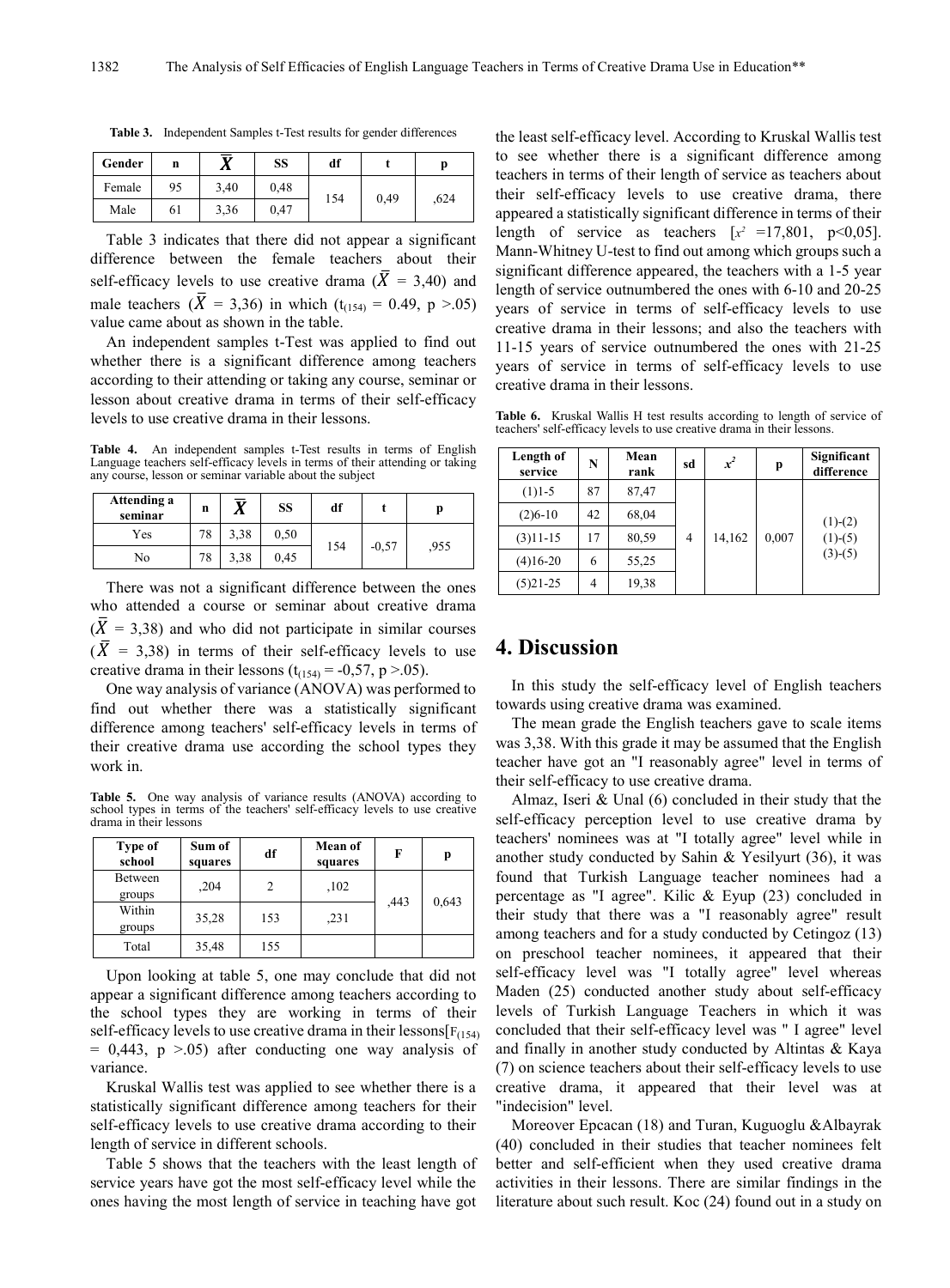teachers that teachers of class and social sciences mostly found themselves to be efficient in terms of planning, realization and evaluation skills about creative drama.

In another study conducted by Akyel (5) it was concluded that preschool teachers found themselves efficient sometimes about planning drama whereas they felt more efficient almost always when it came to realization, evaluation of drama and about the general efficacy of creative drama.

All these studies have in common is that the ones who apply creative drama has some knowledge about it to some extent but they need to have more knowledge about the subject in order to acquire best of it in their lessons  $(6)$ .

In this study it was concluded that there was not a significant difference about self-efficacy levels to use creative drama in their lessons among teachers and the level of drama use method of male and female teachers was at an average level. There are similar results in various studies in the literature some of which were by Sahin & Yesilyurt (36), Tutuman (41), Yildirim (44) and Maden (25) who conducted similar studies on teachers and found out that there was not a statistically significant difference in terms of gender about knowing the qualities of creative drama, application of it and self-efficacy levels of the teachers. On the other hand, Almaz, Iseri & Unal (6), Turan, Kuguoglu & Albayrak (40), Altintas & Kaya (7) and Cetingoz 13) concluded in their studies that about the self-efficacy levels to use creative drama in their lessons, the female teachers showed a significant difference compared to male ones about their self-efficacy level in terms of gender variable.

This study showed that there did not appear a statistically significant difference among teachers in terms of their self-efficacy levels to use creative drama according to whether they attended any course or seminar about the subject.

This is while Tutuman and Demirtaş [42] reported significant difference in the knowledge and implementation level of the primary school Turkish teachers towards drama according to the seminars they had taken.

When the self-efficacy levels were compared according to the school types the teachers are working in, it was concluded that there was not any statistically significant difference among teachers about their self-efficacy levels to use drama in their lessons according to the school types like primary, secondary and high schools. Upon the search in the literature to find similar studies conducted about the relation of school types and self-efficacy levels, there appeared no study conducted specifically on this subject.

There appeared a significant difference among English Language teachers in terms of their length of service about self-efficacy levels to use creative drama in their lessons, from which it was found out that the teachers with 1-5 years of service length and the ones with 11-15 years have a more level of self-efficacy to use creative drama compared to other groups. The least self-efficient ones to use creative drama appeared those having 21 or more length of service years.

Therefore it might be concluded from this finding that the teachers with less length of service years have a tendency to be more open to use creative drama method and learner centered approaches. These findings are parallel with the ones found by Gendertou (37) having conducted a study called "Drama Teacher" in Greece and another one by Akyel (37) about Preschool educational institutions to evaluate drama efficacies of teachers. Moreover Tezer & Aktunc (38) and Adıguzel, Akfirat & Ozdemir (3) found out in their studies that the perceptions of teachers and the percentage of their use about creative drama showed differences according to their length of service as teachers [42].

# **Acknowledgements**

We are very grateful to experts for their appropriate and constructive suggestions to improve this template.

### **Note**

\*\*The abstract of this paper was presented at 4th International Conference on Curriculum and Instruction (ICCI –EPOK. 2016), in Antalya (TURKEY) between the dates of October 27-30, 2016.

## **REFERENCES**

- [1] Adıguzel, H. O. (2006). "The Concept of Creative Drama, its components and stages" *Creative Drama Journal,* 1,  $(1).17-30.$
- [2] Adıguzel, H. O. (2016). Creative Drama in Education (8th Edition). Ankara: Pegem Academy.
- [3] Adıguzel, H. O., Ozdemir, P. ve Akfirat, N., (2009). Nature Education vi Science and Creative. *Creative Drama Journal.* 4 (7) 69-76.
- [4] Aksari, S. (2005). *Drama and Art Training in Preschool Educadtion by drama*. Experimental Applications. Nobel Publishing.
- [5] Akyel, Y. (2011). The evaluation of drama method efficacies of teachers working at preschool educational institutions. Published MA thesis. Kirsehir.
- [6] Almaz, G., Iseri, K., & Unal, E. (2014).Evaluation of Self efficacy perceptions to use creative drama of teacher nominees. *International Journal of Languages' Education and Teaching,* 2(3), 48-65.
- [7] Altintaş, E. & Kaya, H. (2012). Self Efficacy and Attitudes of Science teacher nominees about performing Science and Technology lessons with Drama method. *Erciyes University, Institute of Sciences Journal.* 28(4), 287-295.
- [8] Ashton-Hay, S. (2005) Drama: Engaging all Learning Styles. In Proceedings 9th International INGED (Turkish English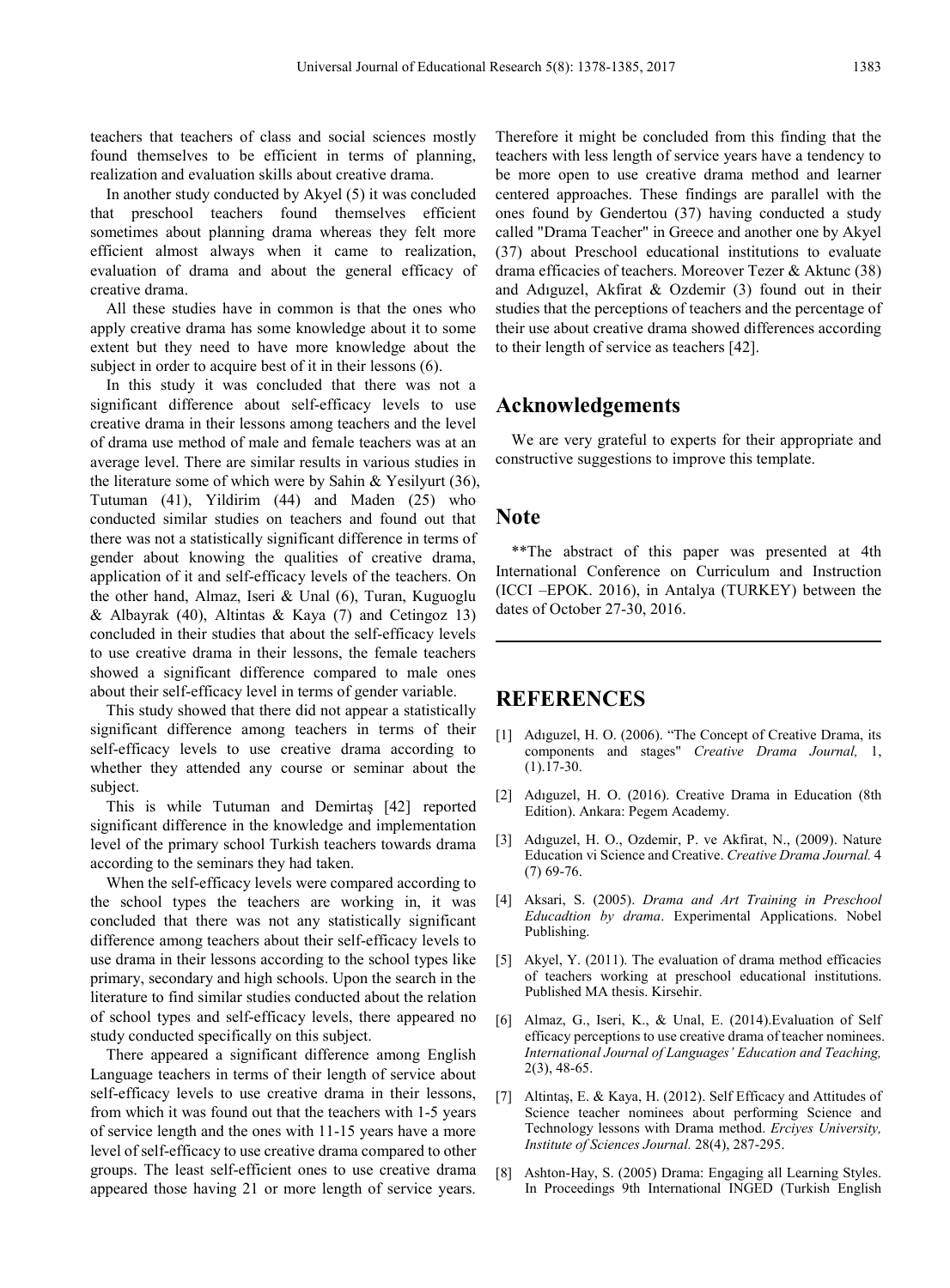Education Association) Conference, Economics and Technical University, Ankara Turkey.

- [9] Aytas, G., & Uysal, B. (2014). The impact of creative drama perceptions of 7th Grade students on Academic success. *Language and Literature Education Journal*. *2*(10).
- [10] Bandura A (1997) Self-efficacy: the exercise of control. New York Freeman.
- [11] Can, B. & Canturk-Gunhan, B., (2009). Self Efficacy Scale in terms of Creative Drama Use. Nwsa e-Journal Education Sciences, Volume: 4, Number: 1, p: 34-43. http://sbed.mku.edu.tr ( Published on 14th .Oct.2015)
- [12] Calıskan, N. & Karadag, E., (2014). Drama in Education: Theoretical basis and Samples of applications. Ankara: Ani Publishing.
- [13] Cetingoz, D. (2012). Self Efficacy levels of Preschool Education Teacher Nominees in terms of use of Creative Drama Method. *Hacettepe University, Faculty of Education Journal.* Ankara: Hacettepe University Publications. 42, 131-142.
- [14] Davies, P (1990). The Use of Drama in English Language Teaching TESL Canada Journal/Revue Tesl Du Canada Vol. 8, No.1, November
- [15] Dellal, A. N., & Kara, Z. (2010). The awareness level of Foreign Language Teacher Nominees and Teachers about Drama Techniques. Language Journal. *149*, 7-29.
- [16] Demirel, O. (1990). Principles, Methods and Techniques of Foreign Language Teaching. Ankara: Usem Publishing. 6.
- [17] Dougill, J. (1987). Drama Activities for Language Training. Londra:Macmillan.
- [18] Epcacan, C. (2012). The Perceptions of the students of Faculty of Education in terms of Drama Method Efficiency. *Ekev Academy Journal*. *16*(52), 281-298.
- [19] Fleming, M. (1995). Starting Drama Teaching. London: David Fulton Publisher.
- [20] Gonen, M. & Dalkilic, N. U. (1998). Drama in child Education, Epsilon Publishing, Istanbul.
- [21] Hornbrook, D. (1990). Education and Drama. Oxford.
- [22] Karasar, N. (1994). Scientific Research Method. Ankara: Nobel Publishing.
- [23] Kiliç, S., & Tuncel, M. (2009). The Impact of Creative Drama on English Speaking and Attitude. Abant Izzet Baysal University. Journal of Faculty of Education, 9(2).
- [24] Koc, I. (2013). *The identification of Efficacies of teachers using and applying drama method and techniques in Sciences lessons.* Unpublished MA thesis. Kirsehir. Ahi Evran University. Institute of Social Sciences.
- [25] Maden, S. (2010). Self efficacies of Turkish Language Teachers about the use of Drama Methodology. Mustafa Kemal University. Journal of Institute of Social Sciences. 7(14), 259-274.
- [26] Maley, A. & Duff, A. (1978). Drama Techniques in Language Education. Cambridge: Cambridge University Publishing.
- [27] Mc Caslin, N. (1990). Creative Drama in The Classroom (Fifth Edition). New York: Longman.
- [28] O'Neill, C. & Lambert, A., (1990). Drama Structures A Practical Handbook for Teacher, Heinemann Educational Book Inc. London.
- [29] Onder, A., (1999). Educational Drama for Learning by experience. Epsilon Publishing, Istanbul.
- [30] Önder, A. (2003). Okulöncesi çocukları için yaratıcı drama uygulamaları. İstanbul: Morpa Kültür Yayınları
- [31] Ozcelik, N., & Aydeniz, H. (2012). Yaratıcı Drama Yönteminin Üniversite Öğrencilerinin Akademik Başarılarına ve Fransızca Konuşmaya Yönelik Tutumlarına Etkisi/Impact of Creative Drama Method on the Academic Achievement of University Students and Their Attitude towards Speaking French. *Atatürk University, Journal of the Institute of Social Sciences*, *16*(2).
- [32] Sam, W.Y (1990). Drama in Teaching English as a Second Language - A Communicative Approach. The English Teacher Vol XIX July 1990.
- [33] San, I. (1996). A Discipline to improve creativeness and creative individual. Educational Drama, New Turkey Journal*,* 2(7), 148-160
- [34] San, I. (1998). The Past and Present of Creative Drama Studies in Turkey, Proceedings of Second National Child Culture Conference. edt. B. Onur) Ankara: ATAUM Publishing.
- [35] San, I. (2002). Creative Drama- Educational Dimensions, What is Educational Creative Drama? What is not? *Creative Drama (1985-95 Publications*, Ed. H. Omer ADIGUZEL*)*. Ankara: Naturel Publishing.
- [36] Sahin, A., & Yesilyurt, E. (2014). Self Efficacy levels of Turkish Language Teaching Department students in terms of Drama Methodology use. *Usak University, Social Sciences Journal,* 7/3.
- [37] Gendertou, P. (2002). Drama Teacher Training in Greece: A survey of attitudes of teachers towards drama teachers, Journal of Education for Teaching, 28:2, 123-133
- [38] Tezer, M., & Aktunc, E. (2010). Teacher opinions in the implementation of the drama method in mathematics teaching. *Procedia-Social and Behavioral Sciences*, *2*(2), 5836-5840.
- [39] Toytok, E. H., & Acıkgoz, A. (2013). The Relationship between the conflict management styles and organizational justice perceptions of school administrators according to teachers' ideas. *Journal of Anatolian Educational Leadership and Teaching*, *1*(2), 24-36.
- [40] Turan, I., Kuguoglu, I. H. & Albayrak, O. (2012). Self efficacy of drama for teacher nominees and Drama use in Geography, History and Citizenship Lessons. *e-Journal of New World Sciences Academy*. 7(3).
- [41] Tutuman, O. Y. (2011). Self Efficacies of Turkish Language Teachers in terms of Creative Drama Applications. Unpublished MA Thesis. İzmir: Dokuz Eylkul University. Institute of Educational Sciences.
- [42] Tutuman, O. Y., & Demirtas, V. Y. (2013). Self Efficacies of Turkish Language Teachers in terms of Creative Drama Applications. Abant Izzet Baysal University, Journal of Faculty of Education.